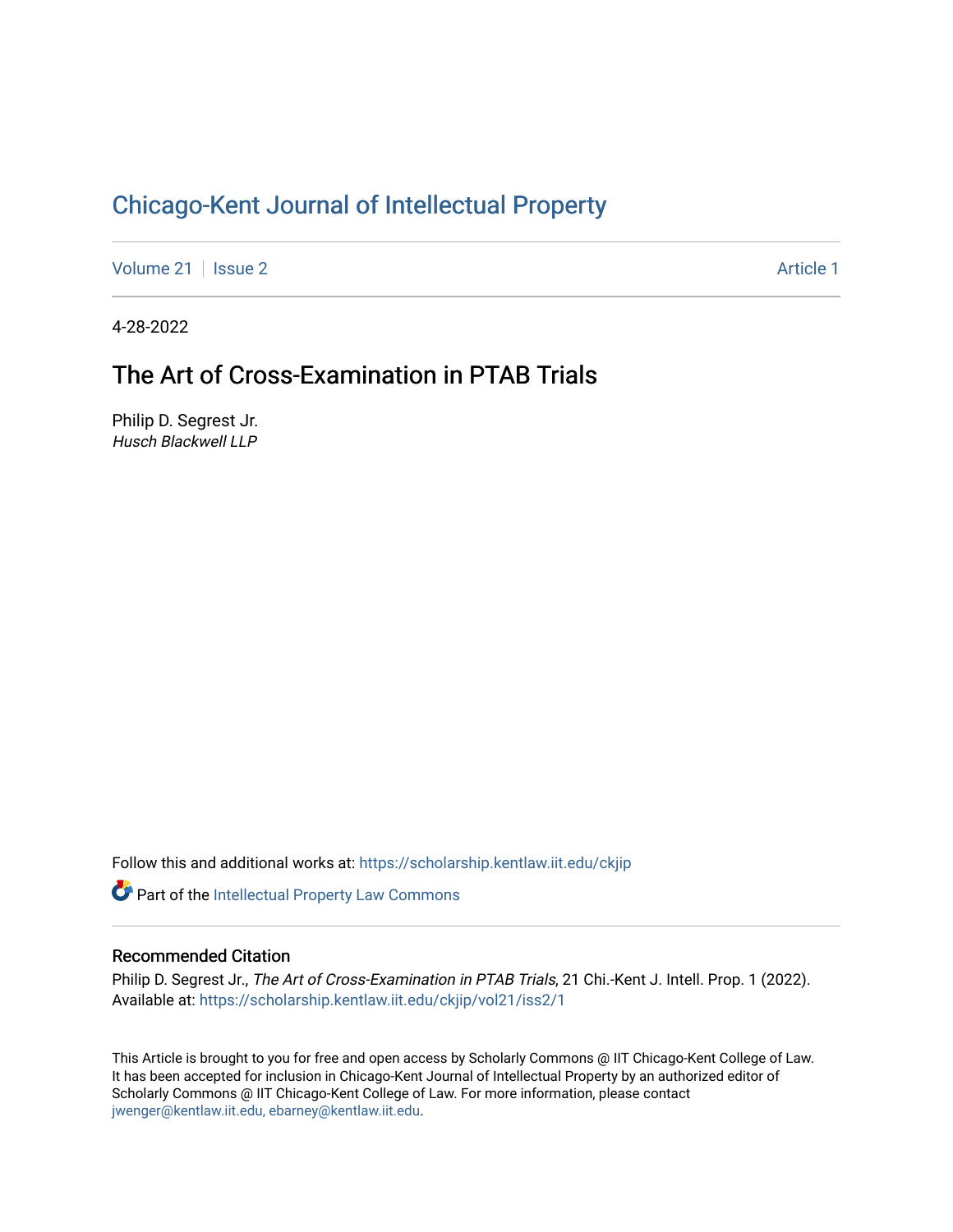# THE ART OF CROSS-EXAMINATION IN PTAB TRIALS

### PHILIP D. SEGREST, JR., HUSCH BLACKWELL LLP

*Despite similarities in form, a cross-examination in a Patent Trial and Appeal Board ("PTAB") trial<sup>1</sup> constitutes trial testimony, which is different from a discovery deposition occurring in civil litigation. While most practitioners would readily recognize this distinction in the abstract, it can be easy to fall back into patterns learned in and applicable to pretrial discovery in civil litigation that may not fit for a PTAB cross-examination. The PTAB regulations describe cross-examination as "routine discovery"<sup>2</sup> in the "form of a deposition transcript,"<sup>3</sup> but a civil action discovery deposition and a PTAB trial cross-examination deposition differ in their goals, their applicable rules, and their use in the case, all of which should inform how one approaches the cross-examination process.*

*One of the classic texts on trial advocacy, THE ART OF CROSS-EXAMINATION, <sup>4</sup> was published more than a century ago. Through stories and descriptions, that book has taught generations of lawyers its techniques for approaching cross-examination in a live courtroom setting. In this article, drawing its title from that work, we will review some of the regulations, guidelines, and cases from the Board instructing counsel on how to approach and conduct cross-examination in the PTAB trial.*

<sup>1</sup>*. See* 37 C.F.R. § 42.2 ("*Trial* means a contested case instituted by the Board based upon a petition. A trial begins with a written decision notifying the petitioner and patent owner of the institution of the trial. The term trial specifically includes a derivation proceeding under 35 U.S.C. 135; an inter partes review under Chapter 31 of title 35, United States Code; a post-grant review under Chapter 32 of title 35, United States Code; and a transitional business-method review under section 18 of the Leahy-Smith America Invents Act. Patent interferences are administered under part 41 and not under part 42 of this title, and therefore are not trials.").

<sup>2.</sup> 37 C.F.R. § 42.51(b)(1)(ii) ("Cross examination of affidavit testimony prepared for the proceeding is authorized within such time period as the Board may set.").

<sup>3.</sup> 37 C.F.R. § 42.53(a) ("All other testimony, including testimony compelled under 35 U.S.C. 24, must be in the form of a deposition transcript.").

<sup>4.</sup> FRANCIS L. WELLMAN, THE ART OF CROSS-EXAMINATION WITH CROSS-EXAMINATION OF SOME IMPORTANT WITNESSES IN SOME CELEBRATED CASES (New and Enlarged Ed., 1919).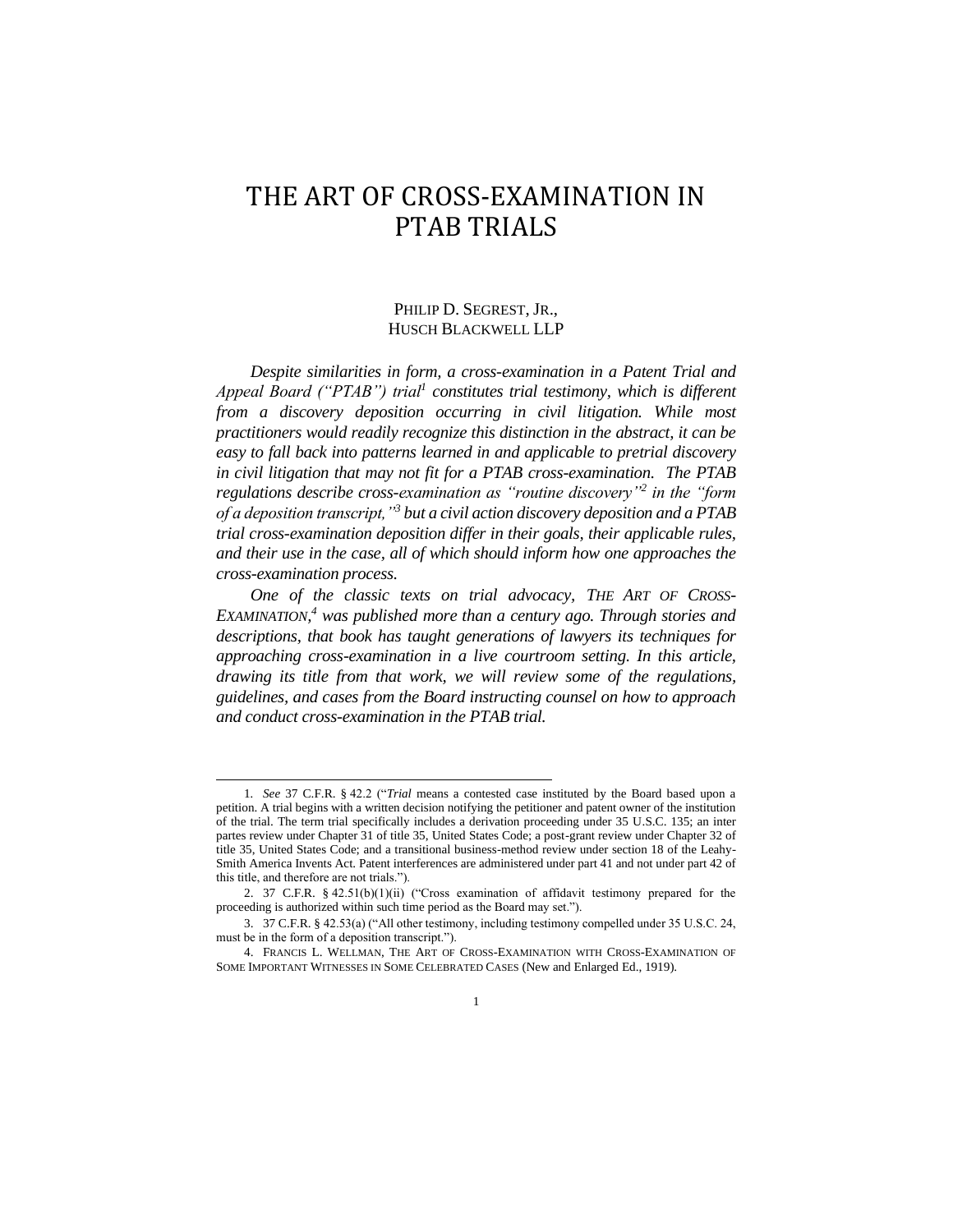| CHI.-KENT J. INTELL. PROP.   PTAB BAR ASSOCIATION |  |
|---------------------------------------------------|--|
|                                                   |  |

 $Vol. 21:2$ 

| III.CONDUCT, SEQUENCE, AND TIMING OF CROSS-EXAMINATION |  |
|--------------------------------------------------------|--|
|                                                        |  |
|                                                        |  |
|                                                        |  |
|                                                        |  |
|                                                        |  |

 $\frac{2}{2}$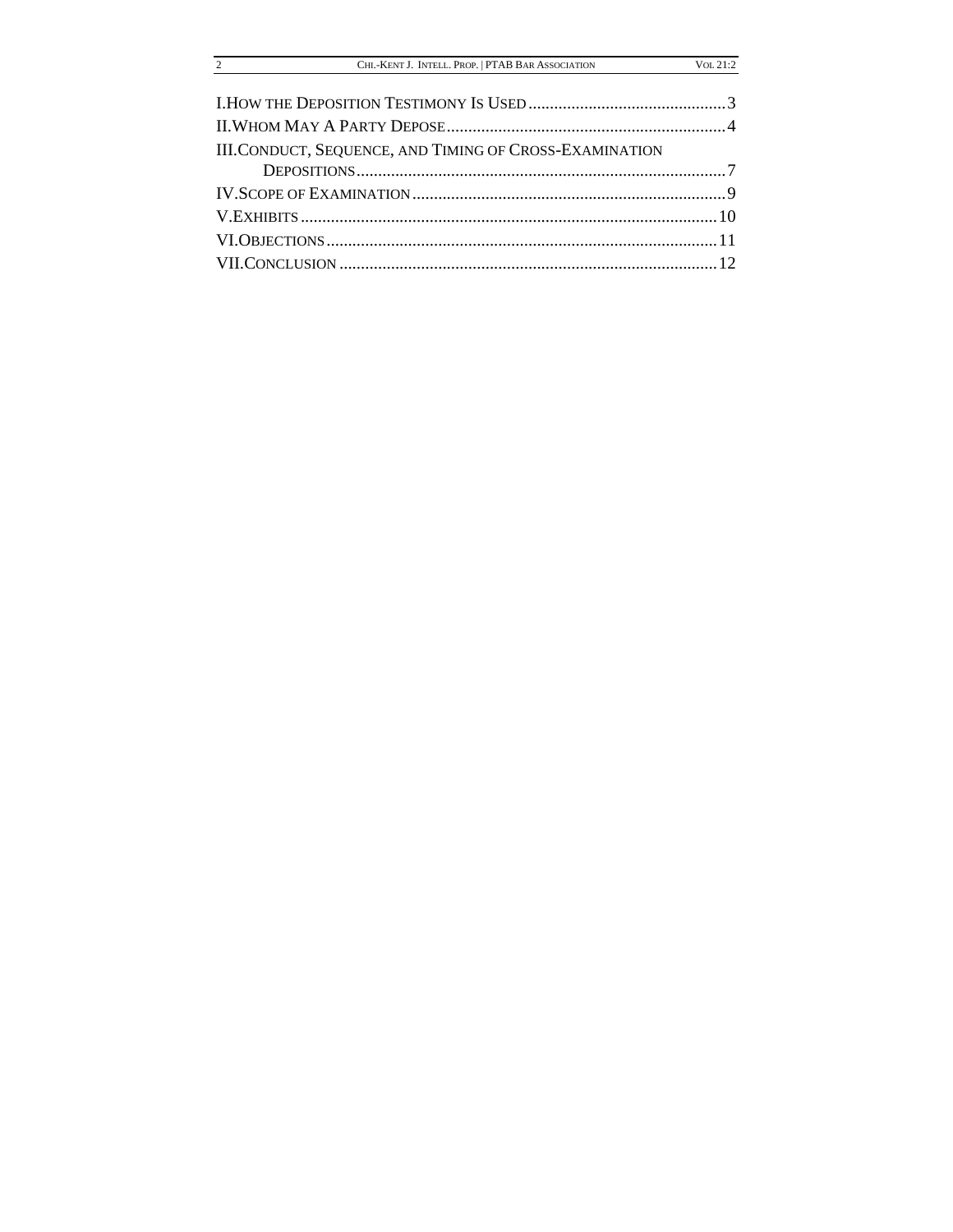#### I. HOW THE DEPOSITION TESTIMONY IS USED

A useful starting point in thinking about a PTAB trial crossexamination deposition and how it differs from a civil action discovery deposition is to consider how each is used in their respective trials.

The trial in a civil action places strict limits on the use of deposition testimony.<sup>5</sup> In a civil action, the primary means of presenting evidence is through the testimony of a witness at trial in open court.<sup>6</sup> Except for the deposition of a party<sup>7</sup> or an unavailable witness,<sup>8</sup> which can be used for any purpose, depositions can be used only for impeachment<sup>9</sup> of testimony given in open court or other uses specifically allowed by the Federal Rules of Evidence.<sup>10</sup> The deposition transcript excerpt may be read into the record or presented by video<sup>11</sup> and, under the rule of completeness,<sup>12</sup> any other parts that, in fairness, should also be considered can be offered at the same time.

In a PTAB trial, all evidence to be considered by the Board including "transcripts of depositions" must be "filed in the form of an exhibit."<sup>13</sup> Objections to admissibility of testimony<sup>14</sup> are made not when the transcript of deposition is filed, but during the deposition itself. Accordingly, the practitioner in a PTAB trial cross-examination deposition should expect the whole transcript of the entire deposition to be filed.

<sup>5.</sup> FED. R. CIV. P. 32 ("Using Depositions in Court Proceedings.").

<sup>6.</sup> FED. R. CIV. P. 43(a) ("At trial, the witness's testimony must be taken in open court, unless a federal statute, the Federal Rules of Evidence, these rules, or other rules adopted by the Supreme Court provide otherwise. For good cause in compelling circumstances and with appropriate safeguards, the court may permit testimony in open court by contemporaneous transmission from a different location.").

<sup>7.</sup> FED. R. CIV. P. 32(a)(3) ("An adverse party may use for any purpose the deposition of a party or anyone who, when deposed, was the party's officer, director, managing agent, or designee under Rule  $30(b)(6)$  or  $31(a)(4)$ .").

<sup>8.</sup> FED. R. CIV. P. 32(a)(4).

<sup>9.</sup> FED. R.CIV. P. 32(a)(2) ("Any party may use a deposition to contradict or impeach the testimony given by the deponent as a witness, or for any other purpose allowed by the Federal Rules of Evidence."). 10*. Id.*

<sup>11.</sup> FED. R. CIV. P. 32(c) ( "Unless the court orders otherwise, a party must provide a transcript of any deposition testimony the party offers, but may provide the court with the testimony in nontranscript form as well. On any party's request, deposition testimony offered in a jury trial for any purpose other than impeachment must be presented in nontranscript form, if available, unless the court for good cause orders otherwise.").

<sup>12.</sup> FED. R. CIV. P. 32(a)(6) ("If a party offers in evidence only part of a deposition, an adverse party may require the offeror to introduce other parts that in fairness should be considered with the part introduced, and any party may itself introduce any other parts.").

<sup>13.</sup> 37 C.F.R. § 42.63(a) ("Evidence consists of affidavits, transcripts of depositions, documents, and things. All evidence must be filed in the form of an exhibit.").

<sup>14.</sup> Objections to transcript exhibits are discussed below.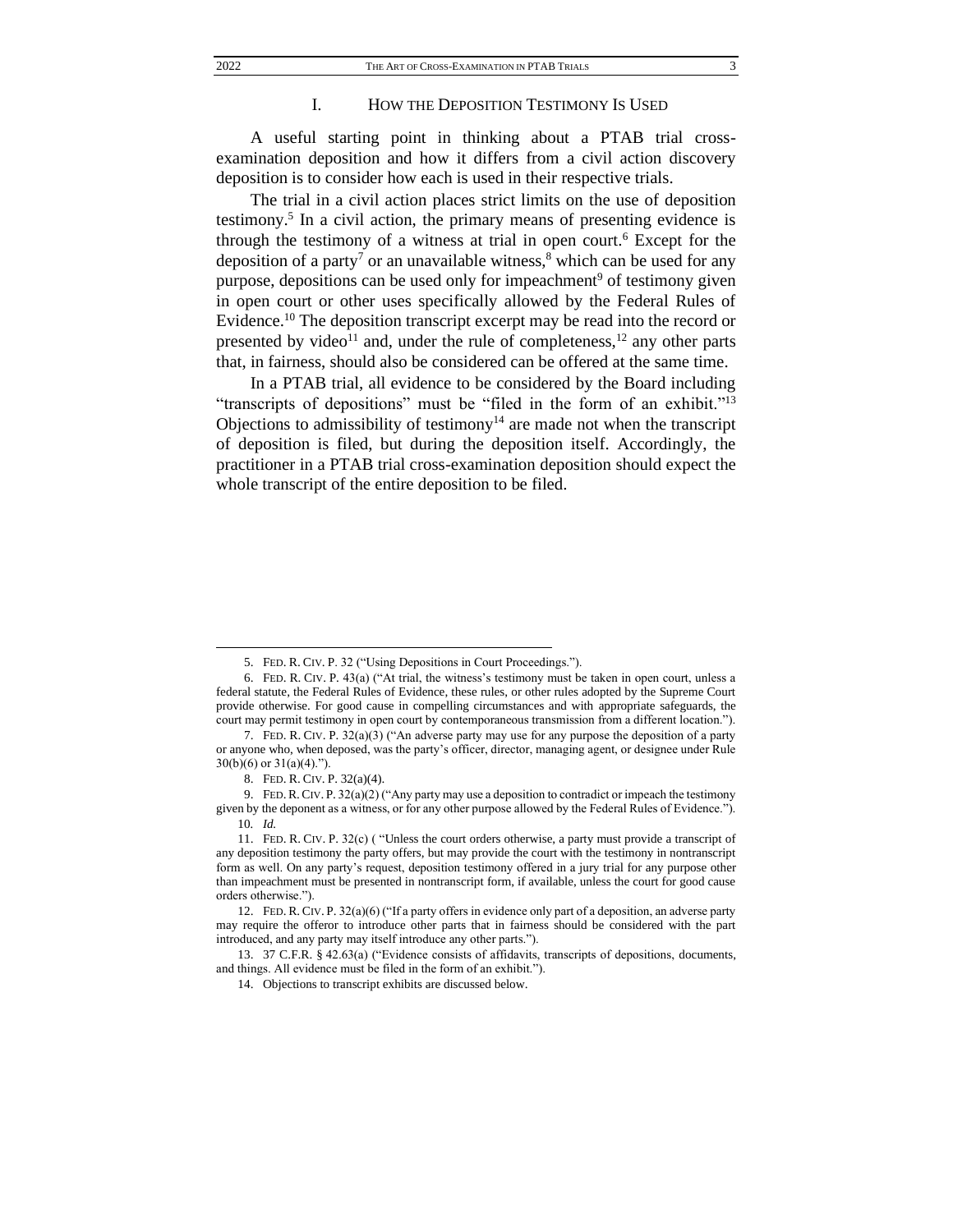#### <span id="page-4-0"></span>II. WHOM MAY A PARTY DEPOSE

In a civil action, a party may depose any person without leave of court.<sup>15</sup> A party must appear upon notice<sup>16</sup> and a subpoena can compel the attendance<sup>17</sup> of witnesses. PTAB trial practice is more limited. Uncompelled direct testimony is submitted as an affidavit<sup>18</sup> (or declaration<sup>19</sup>), and crossexamination of such testimony is allowed as "routine discovery."<sup>20</sup>

In one unusual example, in *Donghee America*, <sup>21</sup> the Board allowed a petitioner to file a sur-reply under the then-applicable trial practice guide<sup>22</sup> to replace a motion for observations, but indicated that the sur-reply "shall not be accompanied by any new evidence."<sup>23</sup> The petitioner took that to mean that it need not produce for cross-examination a witness who provided a new declaration filed with the petitioner's reply.<sup>24</sup> The Board explained that this was in error, that all testimony is subject to cross-examination, $^{25}$  and that the petitioner would have to make its declarant available for deposition or risk having that declaration discounted.<sup>26</sup>

The routine discovery cross-examination deposition is available for any declarant, not just those on substantive issues. In *Unified Patents,*<sup>27</sup> for example, the petitioner had submitted an exhibit styled "Petitioner's Voluntary Interrogatory Responses" concerning the identity of the real partyin-interest but which included a declaration under 28 U.S.C. § 1746<sup>28</sup> Despite its format, the Board deemed the exhibit to be an "affidavit within the meaning of 37 C.F.R.  $\S$  42.51(b)(1)(ii)" subjecting the declarant to cross-

<sup>15.</sup> FED. R. CIV. P. 30(a)(1) ("A party may, by oral questions, depose any person, including a party, without leave of court except as provided in Rule 30(a)(2).").

<sup>16.</sup> FED. R. CIV. P.  $30(d)(1)(A)(i)$  (providing that the court may impose sanctions if "a party or a party's officer, director, or managing agent—or a person designated under Rule 30(b)(6) or 31(a)(4) fails, after being served with proper notice, to appear for that person's deposition.").

<sup>17.</sup> FED. R. CIV. P. 30(a)(1) ("The deponent's attendance may be compelled by subpoena under Rule 45.").

<sup>18.</sup> 37 C.F.R. § 42.53(a) ("Uncompelled direct testimony must be submitted in the form of an affidavit.").

<sup>19.</sup> 37 C.F.R. § 42.2 ("*Affidavit* means affidavit or declaration under § 1.68 of this chapter. A transcript of an ex parte deposition or a declaration under 28 U.S.C. 1746 may be used as an affidavit."); 37 C.F.R. § 1.68 ("Any document to be filed in the Patent and Trademark Office and which is required by any law, rule, or other regulation to be under oath may be subscribed to by a written declaration.").

<sup>20. 37</sup> C.F.R. 42.51(b)(1)(ii) ("Cross examination of affidavit testimony prepared for the proceeding is authorized within such time period as the Board may set.").

<sup>21.</sup> Order at 2, Donghee Am., Inc. v. Plastic Omnium Advanced Innovation & Rsch., No. IPR2017- 01633, 2018 WL 4182265, at \*1 (P.T.A.B. Aug. 29, 2018), Paper 27.

<sup>22.</sup> OFFICE PATENT TRIAL PRACTICE GUIDE. 83 Fed. Reg. 39,989 (Aug. 13, 2018).

<sup>23.</sup> Order at 2, *Donghee Am.,* 2018 WL 4182265, \*1.

<sup>24</sup>*. Id.* at 3.

<sup>25.</sup> 37 C.F.R. § 42.51(b)(1)(ii).

<sup>26</sup>*. Id.*

<sup>27.</sup> Order at 2, Unified Patents, Inc. v. Digital Stream IP, LLC, No. IPR2016-01749, 2017 WL 2590158, at \*1 (P.T.A.B. June 14, 2017), Paper No. 13.

<sup>28</sup>*. See supra* not[e 19;](#page-4-0) Pursuant to § 1746, an unsworn declaration under penalty of may be used whenever a matter is required or permitted to be supported by testimony or an affidavit.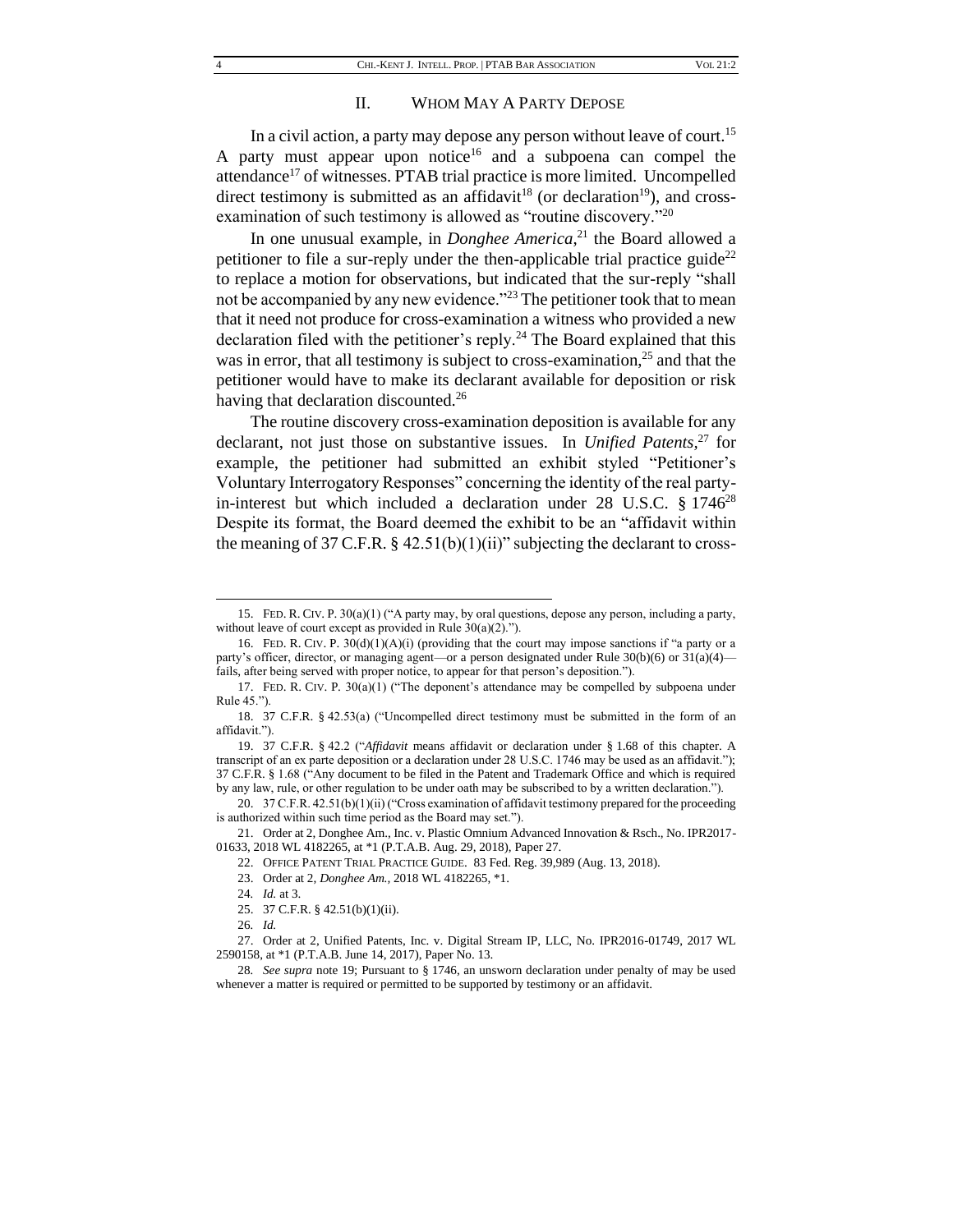examination.<sup>29</sup> The Board allowed the petitioner to withdraw the exhibit.<sup>30</sup> In another example, the Board in *Tianjin Shuangrong* concluded that a "Certification of Translation affidavit" was testimony subjecting the affiant to a cross-examination.<sup>31</sup>

<span id="page-5-0"></span>In *Securus,*<sup>32</sup> the petitioner had submitted declarations from its counsel in opposition to a motion to terminate. The Board held this would subject counsel to a cross-examination deposition as routine discovery.<sup>33</sup> Because the petitioner refused to allow its counsel to testify, the Board expunged those declarations and refused to consider any arguments based on them.<sup>34</sup>

Where a single witness submits declarations in more than one PTAB proceeding, in the absence of an order consolidating the matters and limiting discovery, the witness would generally be subject to a cross-examination deposition in each proceeding.<sup>35</sup> The Board explained in *Samsung* that the separate proceedings were not consolidated, but instead that their scheduling orders were merely coordinated.<sup>36</sup>

On the other hand, the language of the regulation<sup>37</sup> provides for routine discovery only for affidavit testimony "prepared for the [PTAB] proceeding,"<sup>38</sup> which may not include all declarations filed in the proceeding. In *Medtronic,* the Board concluded that a declaration was prepared for a related district court civil action instead of the PTAB trial, and therefore did not subject the declarant to a cross-examination deposition.<sup>39</sup>

<sup>29</sup>*. Id.*

<sup>30</sup>*. Id.* Patent Owner then sought to challenge the identification of the real party in interest, but in the absence of contrary evidence the Board held the statement in the Mandatory Disclosures to be sufficient. Final Written Decision, Unified Patents, Inc. v. Digital Stream IP, LLC, No. IPR2016-01749, 2018 WL 1230580, at \*3 (P.T.A.B. June 14, 2017), Paper No. 13 (""In view of the foregoing, we find that the circumstances here do not raise sufficient doubt about whether Petitioner has satisfied its obligation to name all real parties-in-interest.").

<sup>31.</sup> Order at 3, Tianjin Shuangrong Paper Prod. Co., Ltd. v. Kiss Nail Prod., Inc., No. IPR2016- 00371, 2016 WL 8969946, at \*1 (P.T.A.B. Aug. 9, 2016), Paper No. 19 ("We agree with Patent Owner that Mr. Wang is an affiant whose testimony was prepared for the proceeding and Patent Owner is entitled to take his deposition as part of routine discovery.").

<sup>32.</sup> Order at 2, Securus Techs., Inc. v. Glob. Tel\*link Corp., No. CBM2017-00034, 2017 WL 4742203, at \*1 (P.T.A.B. Oct. 18, 2017), Paper No. 18.

<sup>33</sup>*. Id.* ("We agree with Patent Owner that such depositions would fall under routine discovery, and further we find that the scope of such cross examination is normally limited to the breadth of the testimony, in this case declarations, unless broadened through request of the panel.").

<sup>34</sup>*. Id.* at 3, 2017 WL 4742203, \*1 ("In view of Petitioner's continued refusal to make Mr. Bragalone and Mr. Olejko available for deposition concerning their declaration testimony, we will expunge those declarations and not consider any arguments relying on those declarations.").

<sup>35.</sup> Order at 2, Samsung Elecs. Co., Ltd. v. Nucurrent, Inc., No. IPR2019-00860, 2020 WL 3965912, at \*1 (P.T.A.B. July 13, 2020), Paper No. 27. ("Cross examination is ordinarily allowed in each separate proceeding as a matter of routine discovery.").

<sup>36</sup>*. Id.* at 8, 2020 WL 3965912, \*2.

<sup>37.</sup> 37 C.F.R. § 42.51(b)(1)(ii) ("Cross examination of affidavit testimony **prepared for the proceeding** is authorized within such time period as the Board may set.") (emphasis added).

<sup>38</sup>*. Id*.

<sup>39.</sup> Order at 4–5, Medtronic, Inc. v. Teleflex Innovations S.à.r.l., No. IPR2020-00126, 2020 WL 7233354, at \*2 (P.T.A.B. Dec. 8, 2020), Paper No. 77 ("In this case, the parties agree that the Ms. Welch's declaration is the same declaration that was prepared for and filed in the related district court litigation rather than the specific proceedings before the Board. Mot. 1; Opp. 2. Consequently, the testimony of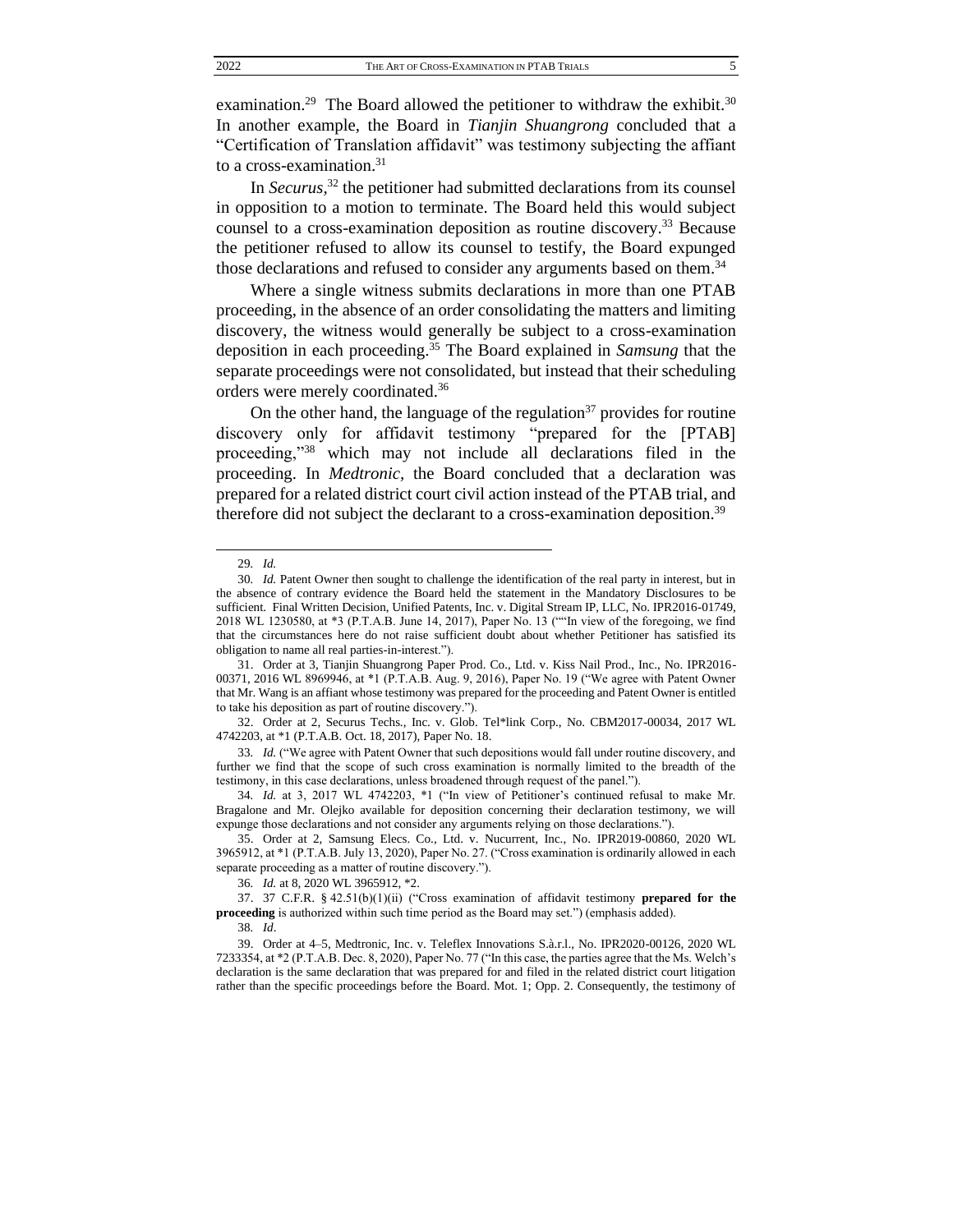Of course, a party can move for the Board to order other depositions as additional discovery<sup>40</sup> and attendance can be compelled by subpoena<sup>41</sup> at such depositions. For example, the Board may allow such discovery where a technician has performed tests or prepared reports on which a testifying expert relied in their testimony.<sup>42</sup> But there is no assurance of getting such testimony because the Board will sometimes allow the requests for such depositions<sup>43</sup> but obtaining such a deposition is not guaranteed.<sup>44</sup>

As noted above in *Securus,*<sup>45</sup> where a party refuses to produce a witness for cross-examination the Board may strike the declaration and disregard the testimony (or the Board may simply give the declaration no weight) or impose other sanctions.<sup>46</sup> "The Board may impose an appropriate sanction — including the reasonable expenses and attorneys' fees incurred by any

43. Order at 2, Amneal Pharms. LLC v. Almirall, LLC, No. IPR2019-00207, 2019 WL 5099752, at \*1 (P.T.A.B. Oct. 11, 2019), Paper No.24 ("Petitioners are granted authorization to file a motion, not exceeding ten (10) pages, on or before October 18, 2019, requesting additional discovery relating to the cross-examination of Kevin S. Warner, Ph.D. and to the production of a deposition transcript of Kevin S. Warner, Ph.D. from district court litigation Almirall LLC v. Taro Pharmaceutical Industries Ltd., No. 1- 17-cv-00663 (D. Del)."); Order at 3, Intel Corp. v. Tela Innovations, Inc., No. IPR2019-01228, 2020 WL 4390673, at \*1 (P.T.A.B. July 30, 2020), Paper No. 48 ("Based on the arguments presented, we grant Patent Owner's request for authorization to file a motion to compel what Patent Owner characterizes as routine discovery, namely, the deposition of Dr. Christopher Auth under 37 C.F.R § 42.52, and the complete testimony of Dr. Daniel Foty.").

44. Order at 4, Lenovo Holding Co., Inc. v. Dodots Licensing Sols. LLC, No. IPR2019-01278, 2020 WL 5221762, at \*2 (P.T.A.B. Sept. 1, 2020), Paper No.22 ("However, as Petitioner's technical expert is not a reply witness and no good cause has been adduced for allowing the requested deposition, we decline Patent Owner's request for leave to cross-examine Petitioner's technical expert in these proceedings.").

45. Tianjin Shuangrong, *supra* note [32,](#page-5-0) at 1.

46. Final Written Decision at 12-13, Triple Plus Ltd. v. Mordechai Ben Old, No. PGR2018-00038, 2019 WL 3856984, at \*5 (P.T.A.B. Aug. 16, 2019), Paper No. 15 ("Accordingly, in light of Patent Owner's failure to participate in the proceeding by appearing for a deposition by Petitioner or otherwise, we agree that the appropriate remedy is to exclude Patent Owner's declaration, submitted as its Preliminary Response (Paper 7). Thus, to the extent we would have considered Patent Owner's declaration at this post-institution stage of the proceeding, we decline to do so."); Finale Written Decision at 22, Stride Rite Children's Grp., LLC v. Shoes by Firebug LLC, No. IPR2017-01809, 2019 WL 236242, at \*10 (P.T.A.B. Jan. 16, 2019), Paper 64 ("Although Patent Owner offered to make Mr. Barcroft available for written questions, we are not persuaded that Mr. Barcroft's concerns about future career opportunities justify depriving Petitioner of the opportunity to cross-examine Mr. Barcroft in person. Accordingly, Petitioner's Motion to Strike the Barcroft Declaration is granted. Mr. Barcroft's declaration testimony is stricken from the record, and we shall accord no weight to the statements and arguments made by Patent Owner in reliance upon Mr. Barcroft's testimony.").

Ms. Welch was prepared for another proceeding and her cross-examination in this proceeding is not "routine discovery.").

<sup>40.</sup> 37 C.F.R. § 42.51(b)(2).

<sup>41.</sup> 35 U.S.C. § 24.

<sup>42.</sup> Order at 2, 3M Company v. Westech Aerosol Corporation, No. IPR2018-00576, 2019 WL 496244, at \*1 (P.T.A.B. Feb. 8, 2019), Paper No. 23 ("Mr. Banbury conducted experiments described in Exhibit 2039 titled 'Official Test Report,' which is relied upon by Patent Owner and Patent Owner's expert, Dr. Robert A. Wanat. Dr. Fisher is a signatory to Exhibit 2039 as the 'certifying manager.' Patent Owner objects as Messrs. Banbury and Fisher are not affiants and therefore not subject to routine discovery. Upon consideration of the parties' arguments, we authorized Petitioner to file a motion to conduct additional discovery.").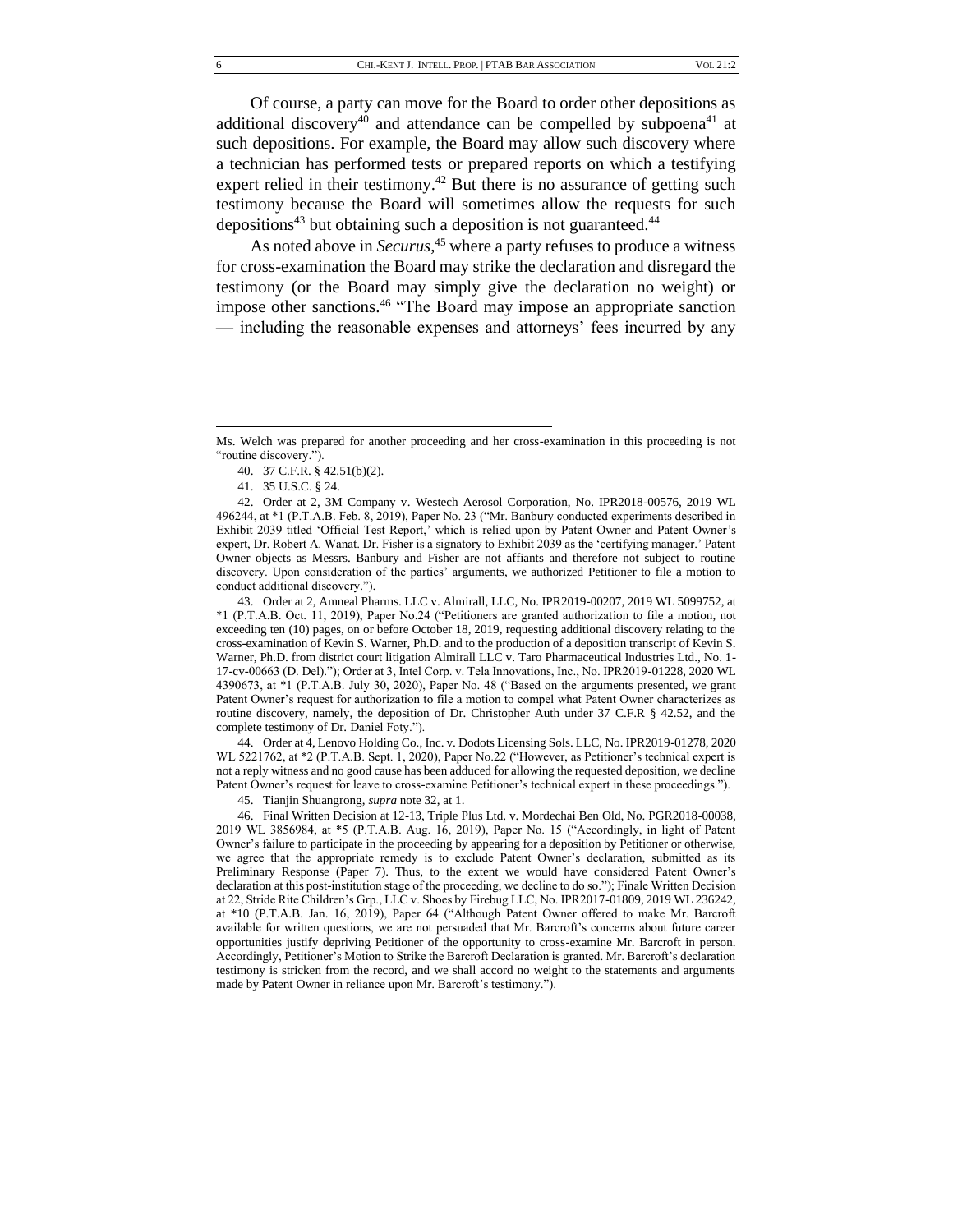party — on a person who impedes, delays, or frustrates the fair examination of the witness."<sup>47</sup>

### <span id="page-7-0"></span>III. CONDUCT, SEQUENCE, AND TIMING OF CROSS-EXAMINATION **DEPOSITIONS**

A cross-examination deposition in a PTAB trial is different from a deposition in a civil action with regard to rules about sequence and timing. Absent a stipulation or court order, in a civil action depositions can be taken at any time after the Rule  $26(f)^{48}$  conference,<sup>49</sup> "methods of discovery may be used in any sequence," and "discovery by one party does not require any other party to delay its discovery."<sup>50</sup> Many districts have local rules about when and whether counsel can confer with a witness during discovery deposition, but practice varies between districts. In discovery depositions in district couirt "examination and cross-examination proceed as they would at trial" except for the rules about rulings on evidence and excluding witnesses.<sup>51</sup> Absent stipulation or order, "a deposition [in a civil action] is limited to 1 day of 7 hours."<sup>52</sup>

In a PTAB trial, concerning timing, a cross-examination deposition should occur after any supplemental evidence has been served and more than a week before any response in which the deposition is expected to be used.<sup>53</sup> A party asking to cross-examine more than one witness can specify the order of their respective examinations.<sup>54</sup> Like a deposition in civil litigation, examination in a PTAB trial proceeds as it would "in a trial under the Federal Rules of Evidence, except that Rule 103 (Rulings on Evidence) does not apply":<sup>55</sup> Unless otherwise stipulated or ordered, a cross-examination

<sup>47.</sup> PATENT TRIAL AND APPEAL BOARD, CONSOLIDATED TRIAL PRACTICE GUIDE at 92 (Nov. 2019) https://www.uspto.gov/sites/default/files/documents/tpgnov.pdf [hereinafter Consolidated Guide], https://perma.cc/F7D2-57BK.

<sup>48.</sup> FED. R. CIV. P. 26(f).

<sup>49.</sup> FED. R. CIV. P. 26(d)(1).

<sup>50.</sup> FED. R. CIV. P. 26(d)(3).

<sup>51.</sup> FED. R. CIV. P. 30(c)(1).

<sup>52.</sup> FED. R. CIV. P. 30(d)(1).

<sup>53</sup>*. See* 37 C.F.R. § 42.53(d)(2) ("Cross-examination should ordinarily take place after any supplemental evidence relating to the direct testimony has been filed and more than a week before the filing date for any paper in which the cross-examination testimony is expected to be used."). The word "filed" appears to be in error. Supplemental evidence is only served, not filed, within ten days of and in response to the evidentiary objection, 37 C.F.R. § 42.64(b)(2), and is not filed except in response to a motion to exclude filed later in the case. 53.Order at 7, Toyota Motor Cop. Corp. v. Blitzsafe Texas, No. IPR2016-00418, 2016 WL 8969954, at \*3 (P.T.A.B. Aug. 2, 2016), Paper No. 16 ("In particular, supplemental evidence is evidence served in response to an evidentiary objection and filed in response to a Motion to Exclude under 37 C.F.R. § 42.64(b)(1), (2), and is offered solely to support admissibility of the originally filed evidence and to defeat a Motion to Exclude that evidence, and not to support any argument on the merits (i.e., regarding the patentability or unpatentability of a claim).").

<sup>54.</sup> 37 C.F.R. § 42.53(d)(2).

<sup>55.</sup> CONSOLIDATED GUIDE*, supra* not[e 47,](#page-7-0) at 127-28 ("The examination and cross-examination of a witness proceed as they would in a trial under the Federal Rules of Evidence, except that Rule 103 (Rulings on Evidence) does not apply. After putting the witness under oath or affirmation, the officer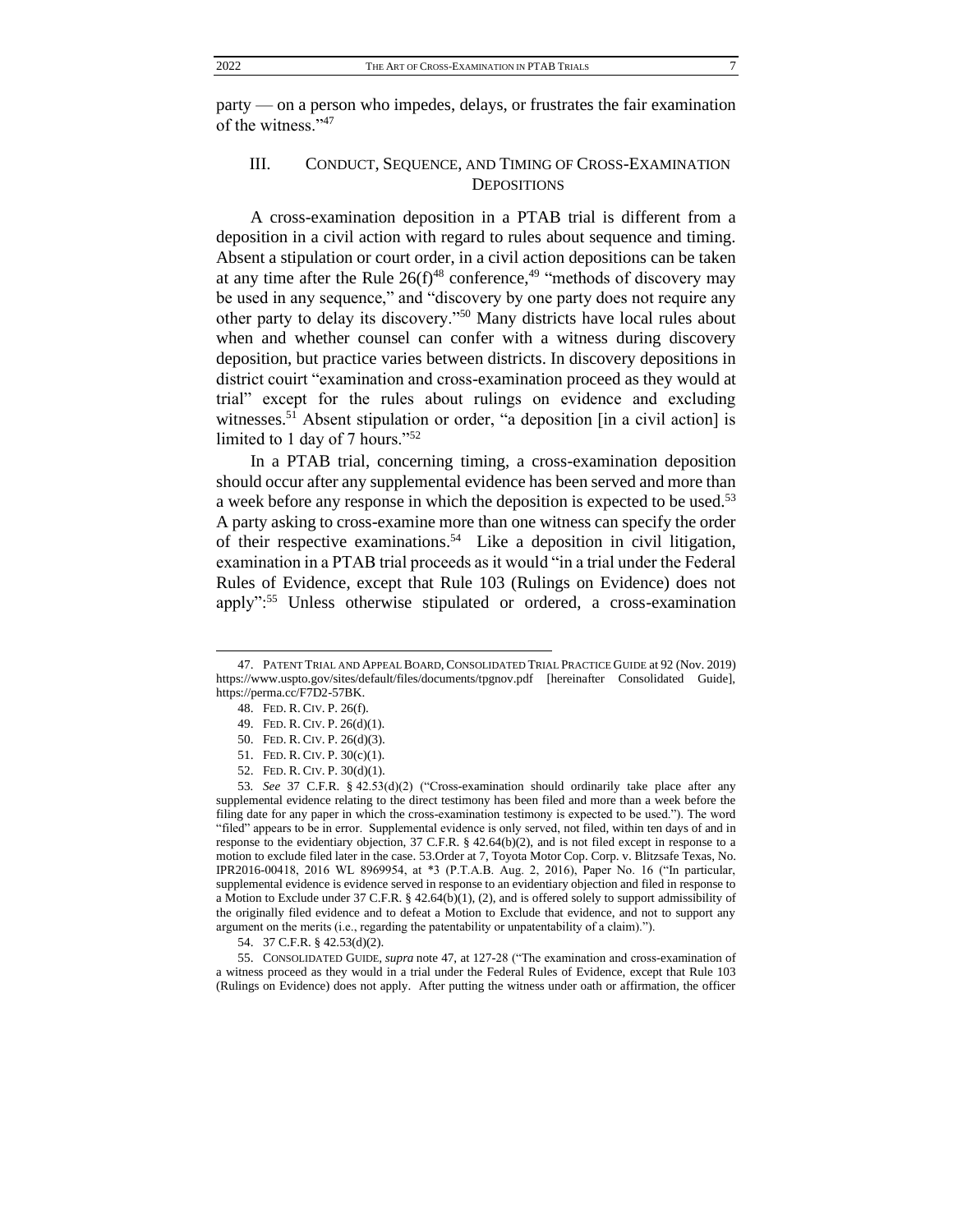deposition allows seven (7) hours for cross, four (4) hours for redirect, and one (1) hour for re-cross.<sup>56</sup> A party can request to expand or limit the amount of time, but absent a compelling reason to do so the Board does not usually intervene, relying instead on counsel to resolve the matter.<sup>57</sup>

Similar to the practice under many district court local rules, the Board has also indicated that counsel should not request a break to confer with a witness while a question is pending except to discuss issues of privilege, and should not consult or confer with a witness about the substance of the witness's testimony:

6. Once the cross-examination of a witness has commenced, and until cross-examination of the witness has concluded, counsel offering the witness on direct examination shall not: (a) consult or confer with the witness regarding the substance of the witness' testimony already given, or anticipated to be given, except for the purpose of conferring on whether to assert a privilege against testifying or on how to comply with a Board order; or (b) suggest to the witness the manner in which any questions should be answered.

7. An attorney for a witness shall not initiate a private conference with the witness or call for a break in the proceedings while a question is pending, except for the purpose of determining whether a privilege should be asserted.<sup>58</sup>

However, counsel is permitted to confer with the witness between cross-examination and re-direct.<sup>59</sup> The Board has explained:

"Cross-examination" here refers to either cross-examination or recross, but does not refer to the entire time frame between when crossexamination commences, and until re-cross examination concludes. The prohibition of conferring with the witness ends once cross-examination concludes, and, if relevant, begins again when re-cross commences, and continues until re-cross concludes. The prohibition does not exist, however,

must record the testimony by audio, audiovisual, or stenographic means. Testimony must be recorded by the officer personally, or by a person acting in the presence and under direction of the officer.").

<sup>56.</sup> 37 C.F.R. § 42.53(c)(2); CONSOLIDATED GUIDE*, supra* note [47,](#page-7-0) at 129 ("Unless otherwise agreed by the parties or ordered by the Board, the testimony is limited in duration to the times set forth in 37 C.F.R. § 42.53(c). The Board may allow additional time if needed to examine the witness fairly or if the witness, another person, or any other circumstance impedes or delays the examination.").

<sup>57</sup>*. See* Order at 2, Netflix, Inc. v. Divx, LLC, No. IPR2020-00558, 2021 WL 1158199, at \*1 (P.T.A.B. Mar. 26, 2021), Paper No. 34 ("In particular, the panel does not find that Petitioner established a sufficient basis to require modification of the time constraints set forth in §  $42.53(c)(2)$ . The panel leaves to the parties to jointly select a date for the deposition, with the understanding that it should be limited to the declaration testimony (Ex. 1031).").

<sup>58.</sup> CONSOLIDATED GUIDE*, supra* not[e 47,](#page-7-0) at 129.

<sup>59.</sup> Order at 3, Google, Inc. v. Jongerius Panoramic Techs., LLC, No. IPR2013-00191 (P.T.A.B. Feb. 6, 2014), Paper No. 48 ("[C]ounsel was permitted to confer with the witness before redirect examination begins.").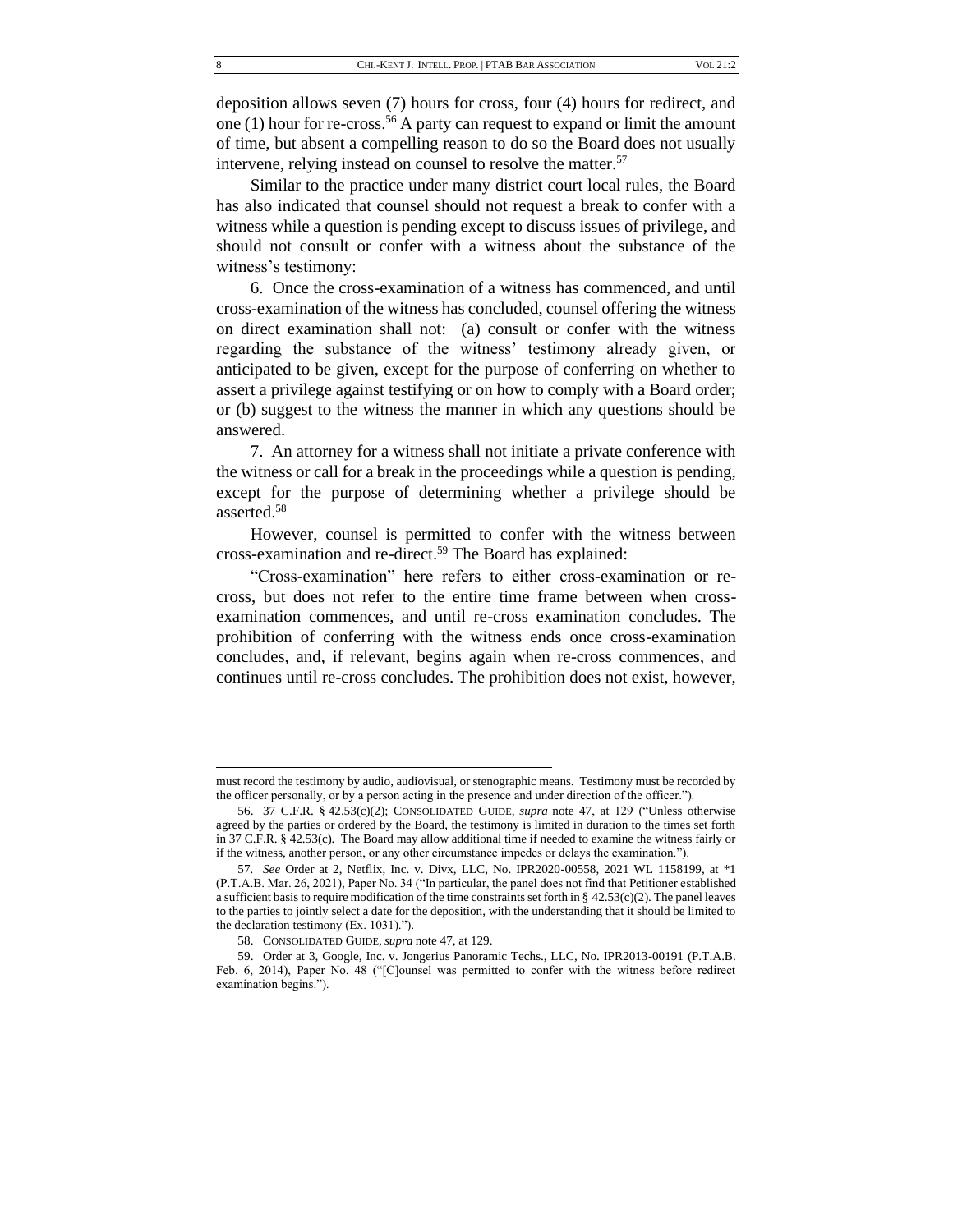during the time frame between conclusion of cross-examination and start of re-cross.<sup>60</sup>

The Board also provides for counsel to call the Board to request assistance if needed during a deposition:

At any time during the testimony, the witness or a party may move to terminate or limit the testimony on the ground that it is being conducted in bad faith or in a manner that unreasonably annoys, embarrasses, or oppresses the witness or party. The witness or party must promptly initiate a conference call with the Board to discuss the proposed motion. 37 C.F.R. § 42.20(b). If the objecting witness or party so demands, the testimony must be suspended for the time necessary to obtain a ruling from the Board, except as the Board may otherwise order.<sup>61</sup>

The Board has also noted when counsel did not avail themselves of this option and sought to raise the issue later, and declined that counsel's requested relief.<sup>62</sup>

#### IV. SCOPE OF EXAMINATION

Cross-examination depositions in a PTAB trial also differ from discovery depositions in a civil action in the permissible scope of the examination. The scope of discovery in civil litigation encompasses any non-privileged material relevant to claims or defenses and proportionate to the needs of the case<sup>63</sup> and is generally not limited by prior testimony or disclosures.

In a PTAB trial, in contrast, the scope of a cross-examination deposition is limited to the scope and content of the direct testimony.<sup>64</sup> Upon timely objection and a successful motion to exclude, the Board can exclude testimony outside the proper scope, $65$  but an instruction not to answer on that

64. 37 C.F.R. § 42.53(d)(5)(ii) ("For cross-examination testimony, the scope of the examination is limited to the scope of the direct testimony.").

<sup>60.</sup> Order at 3, Focal Therapeutics, Inc. v. SenoRx, Inc., No. IPR2014-00116, 2014 WL 12892710, at \*1 (P.T.A.B. July 21, 2014), Paper No. 19 (designated prceedential).

<sup>61.</sup> CONSOLIDATED GUIDE*, supra* not[e 47,](#page-7-0) at 130.

<sup>62.</sup> Beckman Coulter, Inc. v. Sysmex Corp., No. IPR2020-01503, 2022 WL 557727, at \*15 (P.T.A.B. Feb. 18, 2022) ("Despite Patent Owner's concerns regarding the propriety of Petitioner's counsel's objections, Patent Owner did not avail itself of this option during Mr. Roche's deposition.").

<sup>63.</sup> FED. R. CIV. P. 26(b)(1) ("Unless otherwise limited by court order, the scope of discovery is as follows: Parties may obtain discovery regarding any nonprivileged matter that is relevant to any party's claim or defense and proportional to the needs of the case, considering the importance of the issues at stake in the action, the amount in controversy, the parties' relative access to relevant information, the parties' resources, the importance of the discovery in resolving the issues, and whether the burden or expense of the proposed discovery outweighs its likely benefit. Information within this scope of discovery need not be admissible in evidence to be discoverable.").

<sup>65.</sup> Final Written Decision at 158, Eli Lily & Co. v. Teva Pharms. Int'l Gmbh, No. IPR2018-01710, 2020 WL 1540364, at \*67 (P.T.A.B. Mar. 31, 2020), Paper No. 69, ("Upon review of the Ferrari Declaration, Exhibit 2268, we agree that questions on cyclic AMP were beyond the scope of the Ferrari Declaration. Accordingly, we grant this aspect of the motion.").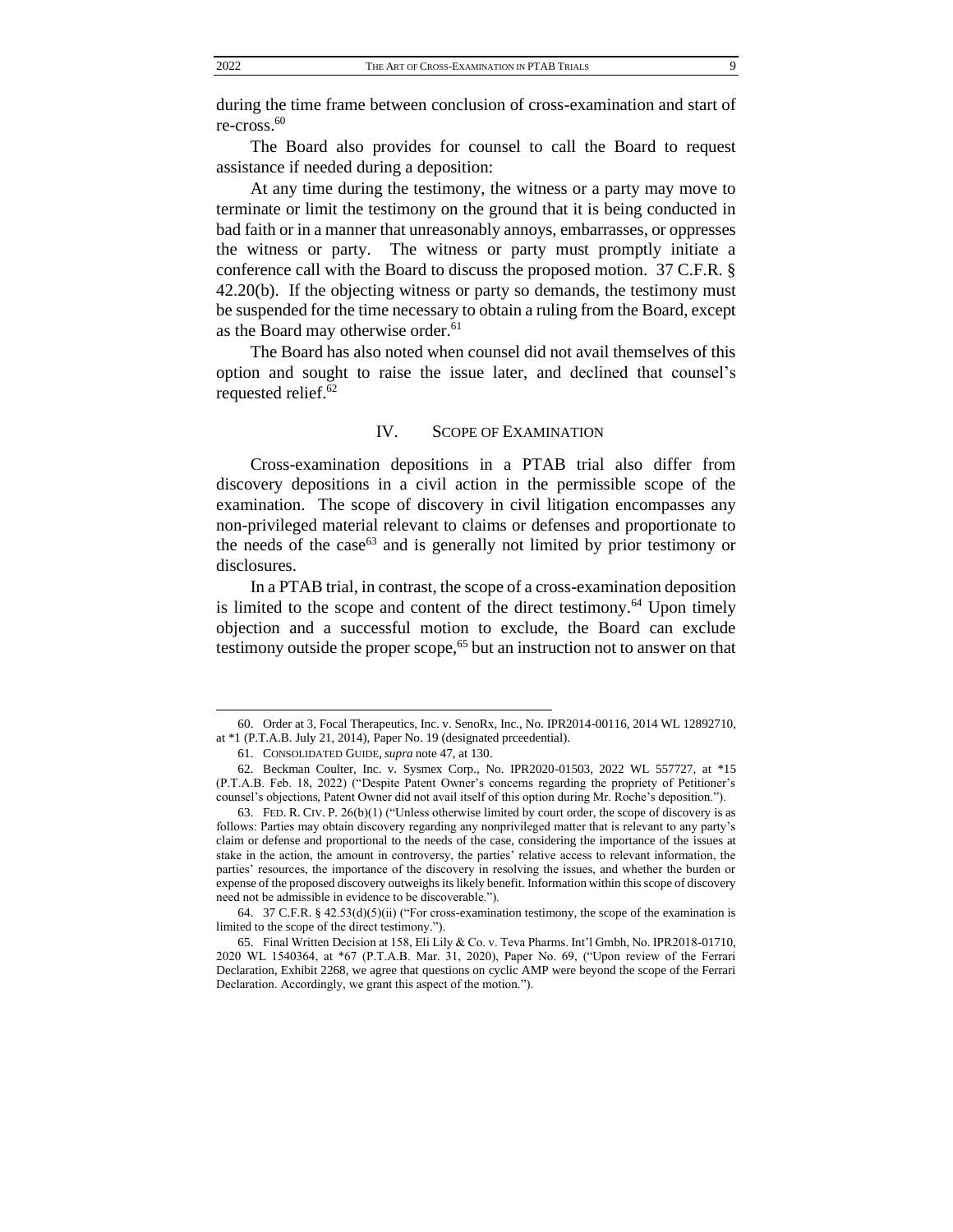basis is improper.<sup>66</sup> The questioner is also permitted to explore the underlying basis of any opinions expressed as being fairly within the scope of direct.<sup>67</sup>

#### V. EXHIBITS

The handling of exhibits also differs between a civil action discovery deposition and a PTAB cross-examination deposition. In a civil action, depositions and the exhibits to testimony are not filed<sup>68</sup> until they are used at trial, and objections to admissibility are made and ruled on at that time.<sup>69</sup> In a PTAB trial cross-examination, objections to "deposition evidence" must be made during the deposition.<sup>70</sup> It is not entirely clear whether exhibits used during a deposition are "deposition evidence," or whether they can be objected to as "other evidence" when filed as exhibits in support of a paper.<sup>71</sup> The safer course of action is to object early and often, stating any objections relating to, e.g., foundation, authentication, hearsay, etc. on the record during the deposition and renewing those objections if and when the exhibit is filed. For depositions before a sur-reply on new direct testimony submitted with a replyu, an objection to the use of new exhibits (other than testimony itself) in a sur-reply can be made if and when the exhibit is filed, $72$  but could also be made during the deposition.

<sup>66.</sup> Order at 2, Corning Inc. v. DSM IP Assets B.V., No. IPR2013-00043, 2013 WL 11254595, at \*1 (P.T.A.B. July 8, 2013), Paper No. 31 ("DSM objected to Corning's instruction to the witness not to answer several questions that Corning felt were outside the scope of the expert's deposition and thus not relevant to the proceedings. We agree with DSM that Corning's instructions to the witness were improper.").

<sup>67.</sup> Order at 5, Mylan Pharms. Inc. v. Qualicaps Co., Ltd., No. IPR2017-00203, 2017 WL 3668922, at \*2 (P.T.A.B. Aug. 23, 2017), Paper No. 35 ("Petitioner is entitled to cross-examine Mr. Tanjoh with regard to the experiments, data, and statements in Mr. Tanjoh's Declaration, particularly regarding the criticality of the boundaries for combined methoxyl group and hydroxypropoxyl group content. Mot. 4.").

<sup>68.</sup> FED. R. CIV. P.  $5(d)(1)(A)$  ("But disclosures under Rule  $26(a)(1)$  or (2) and the following discovery requests and responses must not be filed until they are used in the proceeding or the court orders filing: depositions, interrogatories, requests for documents or tangible things or to permit entry onto land, and requests for admission.").

<sup>69.</sup> FED. R. EVID. 103.

<sup>70.</sup> 37 C.F.R. § 42.64(a) ("An objection to the admissibility of deposition evidence must be made during the deposition. Evidence to cure the objection must be provided during the deposition, unless the parties to the deposition stipulate otherwise on the deposition record.").

<sup>71</sup>*. Cf.* 37 C.F.R. § 42.64(a) *with* 37 C.F.R. § 42.64(b).

<sup>72.</sup> Final Written Decision at 34-35, Netflix, Inc. v. Divx, LLC, No. IPR2020-00558, 2021 WL 3729361, at \*13 (P.T.A.B. Aug. 23, 2021), Paper 50 ("In light of the procedures set forth above and the facts presented here, it would not make sense to require Petitioner to raise an objection under Rule 42.23(b) during Dr. McDaniel's second deposition. Specifically, this portion of Rule 42.23(b) specifies what evidence may and may not accompany a Sur-reply. Dr. McDaniel's second deposition was held on April 5, 2021 (Ex. 2026, 1), and Patent Owner filed Exhibit 2025 with its Sur-reply on April 21, 2021. To find as Patent Owner requests, Petitioner would be required to object to Patent Owner filing the exhibit before Patent Owner actually filed the exhibit. That would not make sense. Accordingly, we determine that Petitioner was not required to object to Patent Owner's filing before Patent Owner filed. Thus, the objection was not waived.").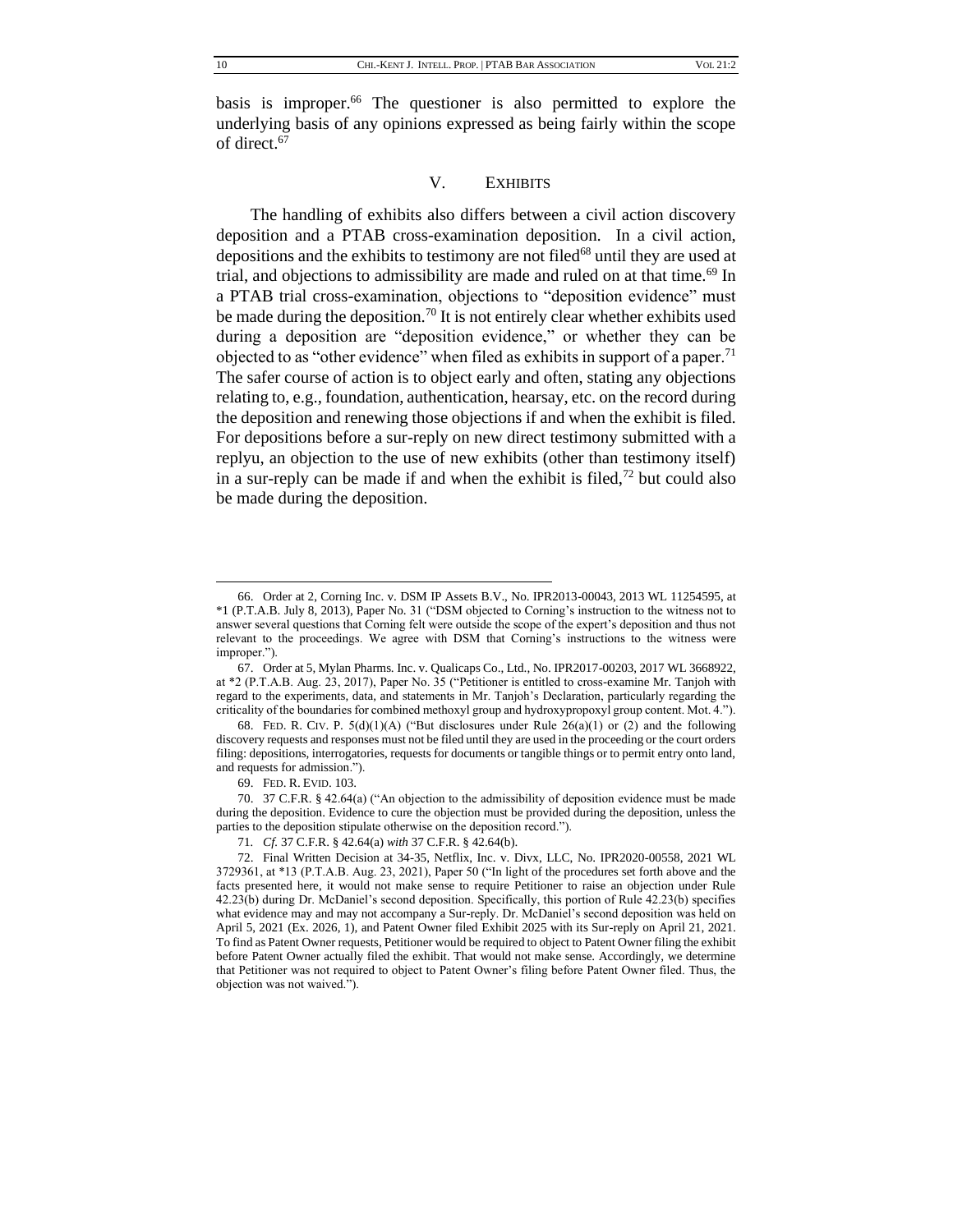#### VI. OBJECTIONS

PTAB cross-examination depositions also differ from civil action discovery depositions in the need to make objections to questions. In a civil action discovery deposition, objections to form are waived if not made during the deposition, $^{73}$  but other objections to competence, relevance, materiality, or questions of admissibility including hearsay are not waived and are instead made in connection with use at trial, such as in preparing the pretrial order.<sup>74</sup> In contrast, in PTAB cross-examination depositions, objections are **not** preserved, and must be made on the record during the deposition. <sup>75</sup>

The testimonial guidelines from the Board specifically prohibit coaching the witness with speaking objections.<sup>76</sup> Those guidelines also reiterate that an objection should not prevent the witness from answering the examination should proceed, with testimony taken pursuant to the objections, <sup>77</sup> and that objections must be succinct and specific, limited to a single word or phrase.<sup>78</sup> The Board prohibits instructions not to answer except to preserve privilege<sup>79</sup> and may order the deposition be resumed.<sup>80</sup>

<sup>73.</sup> FED. R. CIV. P. 32(d)(3)(B) (providing objections are waived when not made during the deposition if "it relates to the manner of taking the deposition, the form of a question or answer, the oath or affirmation, a party's conduct, or other matters that might have been corrected at that time.").

<sup>74</sup>*. See* FED. R. CIV. P. 32(d)(3)(A).

<sup>75</sup>*. See* 37 C.F.R. § 42.53(f)(8) ("Any objection to the content, form, or manner of taking the deposition, including the qualifications of the officer, is waived unless made on the record during the deposition and preserved in a timely filed motion to exclude.").

<sup>76.</sup> CONSOLIDATED GUIDE*, supra* not[e 47,](#page-7-0) at 127 ("Consistent with the policy expressed in Rule 1 of the Federal Rules of Civil Procedure, and corresponding 37 C.F.R. § 42.1(b), unnecessary objections, 'speaking' objections, and coaching of witnesses in proceedings before the Board are strictly prohibited. Cross-examination testimony should be a question and answer conversation between the examining lawyer and the witness. The defending lawyer must not act as an intermediary, interpreting questions, deciding which questions the witness should answer, and helping the witness formulate answers while testifying.").

<sup>77</sup>*. Id.* at 128 ("An objection at the time of the examination—whether to evidence, to a party's conduct, to the officer's qualifications, to the manner of taking the testimony, or any aspect of the testimony—must be noted on the record, but the examination still proceeds; testimony is taken subject to any such objection.").

<sup>78</sup>*. Id.* ("An objection must be stated concisely in a non-argumentative and non-suggestive manner. Counsel must not make objections or statements that suggest an answer to a witness. Objections should be limited to a single word or term. Examples of objections that would be properly stated are: 'Objection, form'; 'Objection, hearsay'; 'Objection, relevance'; and 'Objection, foundation.' Examples of objections that would not be proper are: 'Objection, I don't understand the question'; 'Objection, vague'; 'Objection, take your time answering the question'; and 'Objection, look at the document before you answer.' An objecting party must give a clear and concise explanation of an objection if requested by the party taking the testimony or the objection is waived.").

<sup>79</sup>*. Id.* at 129. ("Counsel may instruct a witness not to answer only when necessary to preserve a privilege, to enforce a limitation ordered by the Board, or to present a motion to terminate or limit the testimony.").

<sup>80.</sup> Order at 7, Microsoft Corp. v. Directstream LLC, No. IPR2018-01594, 2019 WL 6999870, at \*3 (P.T.A.B. Nov. 13, 2019), Paper No. 48 ("For the foregoing reasons, we order Patent Owner to produce Mr. Huppenthal for additional cross-examination. Petitioner does not specify in the Motion how much deposition time is requested. However, in view of Petitioner's identification in the Motion of instances of instructions not to answer, we determine one hour of deposition time is sufficient.").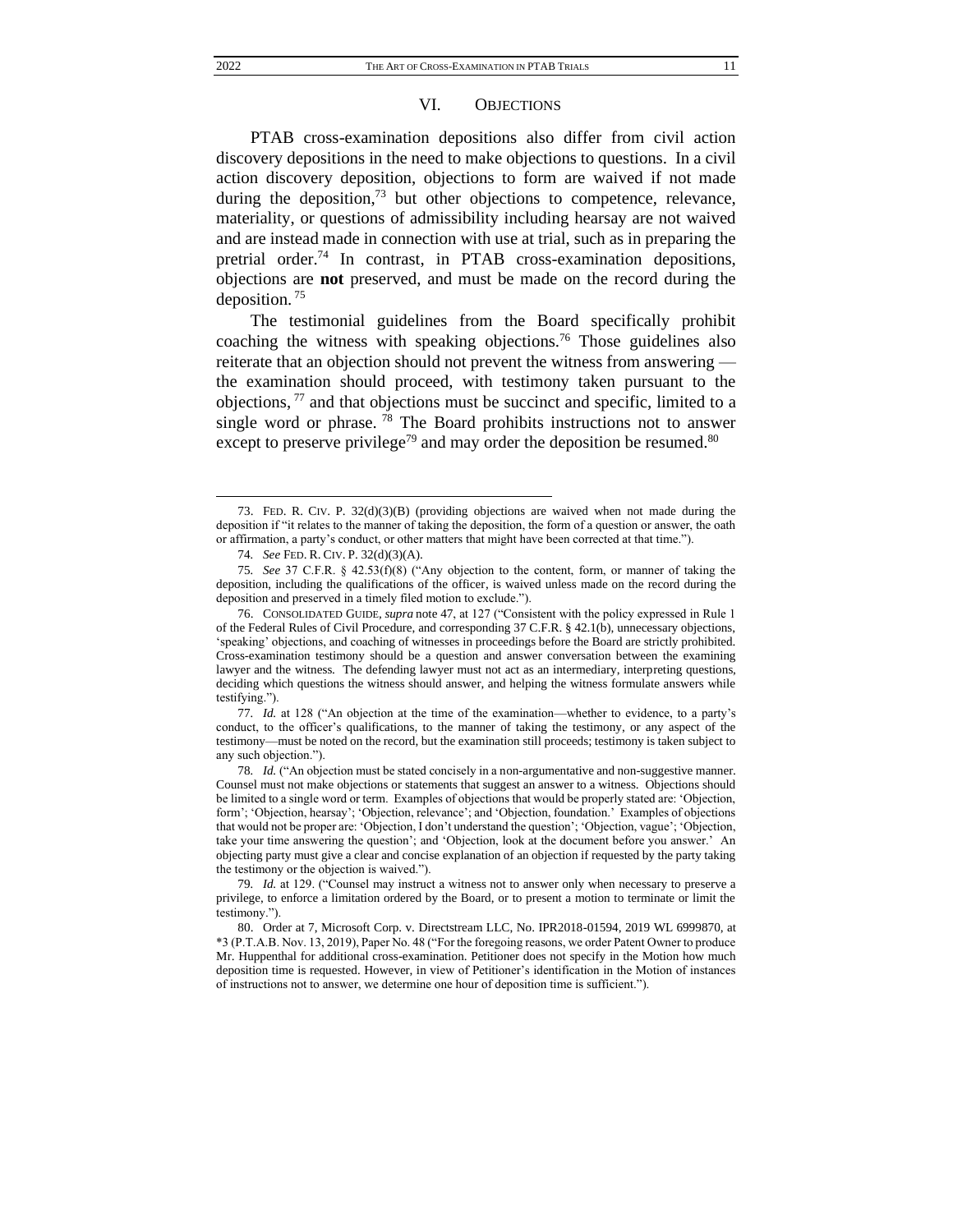#### VII. CONCLUSION

Having reviewed some of the regulations, guidelines, and cases concerning cross-examination depositions, let us conclude with a few practical suggestions. A principle goal of a discovery deposition in litigation is to avoid later surprises with trial testimony and elicit testimony that can be used for impeachment if the story changes later. In general, that is not a goal for a cross-examinatoin deposition in a PTAB trial, because this proceeding is the trial testimony itself, not merely a preview. The goal here is not to explore potential testimony, but instead only to elicit important admissions. This can also be a goal in discovery deposition, but it is more often reserved for cross-examinatoin at trial to limit the witness's opportunity to recover or explain away the admission before it goes into evidence. The practitioner should treat the questions not like a discovery deposition, but like cross-examination at trial live and in open court.

**Establish and maintain control.** The Board's guidelines say that examination is a "conversation,"<sup>81</sup> but it should be a one-sided conversation with you in control. Focus only on the specific points you want to cite in your next paper.

**Always ask leading questions.** Maintain tight control of the transcript. Don't invite the witness to elaborate or fill in gaps with an open-ended response.

**Ask tight questions limited to one or two facts.** Don't give the witness room to disagree on unimportant details. Focus on just those facts that help with your case and hurt your opponent's case

**Try to frame questions that can be answered "yes" or "no."** This is another aspect of maintaining control and discouraging the witness from elaborating. If possible, it is best if the answer could be answered "yes" or "no" and neither answer is good for the witness.

**Ask only questions to which you know the answer.** You do not want to be surprised by an answer or have the witness introduce something omitted in direct testimony that is helpful to the opponent's case. Ideally, you should know the answer, and have documentary evidence that would force the witness to agree or impeach the witness's credibility.

**Do not rehash the direct except to set up impeachment.** The direct testimony is the other side's case. There should be no need to use time repeating it, such as by going over an expert's background. If you want to ask about some gap in the background or deficiency in the expert's qualifications to diminish the weight afforded that expert's testimony or to support of a motion to exclude, $82$  you do not generally need to have him

<sup>81.</sup> CONSOLIDATED GUIDE*, supra* note [47,](#page-7-0) at 127 ("Cross-examination testimony should be a question and answer conversation between the examining lawyer and the witness.").

<sup>82.</sup> The Board in principal applies FED. R. EVID. 702 concerning expert qualification (*see generally* CONSOLIDATED GUIDE*, supra* not[e 47,](#page-7-0) at 34-36; Kumho Tire Co. v. Carmichael, 526 U.S. 137 (1999);